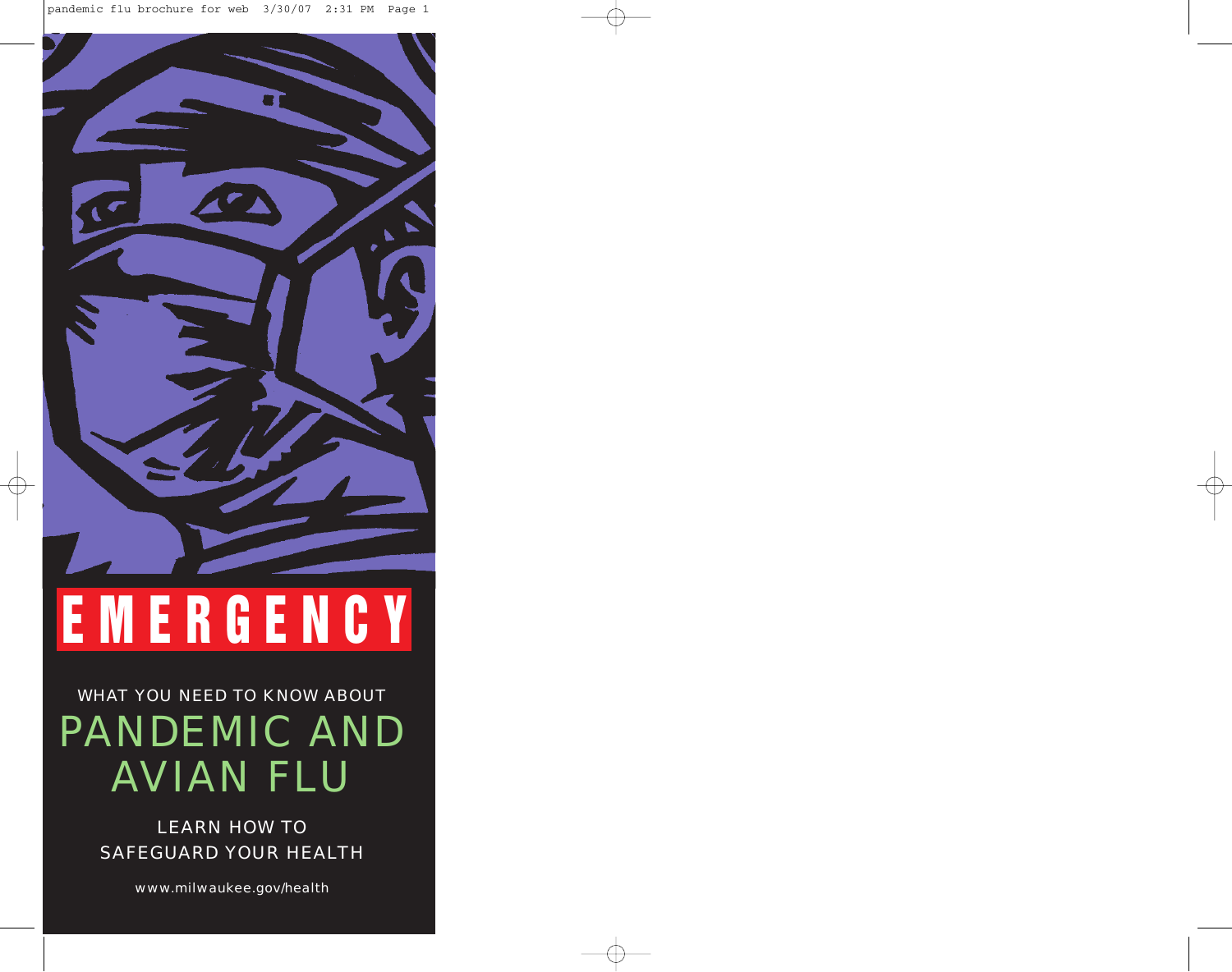# **P AND EMI C F L U AND YOU**

# WHAT IS PANDEMIC FLU?

Pandemic flu refers to a worldwide disease outbreak of flu. Since 1900, there have been three documented flu pandemics. The most well-known and deadliest flu pandemic, the "Spanish Flu," took place between September 1918 and April 1919, killing an estimated 50- 100 million people worldwide.

A flu pandemic occurs when a new flu virus emerges for which people have little or no resistance. Because this flu virus has not been seen previously, an effective vaccine will most likely not be available for the general public for up to 8 months from when the pandemic begins. A pandemic flu virus will spread easily from person to person, resulting in large numbers of people becoming ill. Depending on the seriousness of the person's illness, pandemic flu can result in death.

# WHAT IS AVIAN (BIRD) FLU?

Usually avian or "bird" flu refers to flu viruses that are found primarily in birds, but from time to time can be passed from birds to humans. For most people, the risk of becoming ill from avian or "bird" flu is generally low.

#### Is Avian (Bird) Flu the same thing as Pandemic flu?

Not currently, but the avian or "bird" flu virus might change, making it easily passed from one person to another. If that happens, it may cause a pandemic. Avian flu is just one of many types of flu that may cause a future pandemic. Any flu virus for which people have little or no immunity and which is easily spread from person to person may cause a pandemic.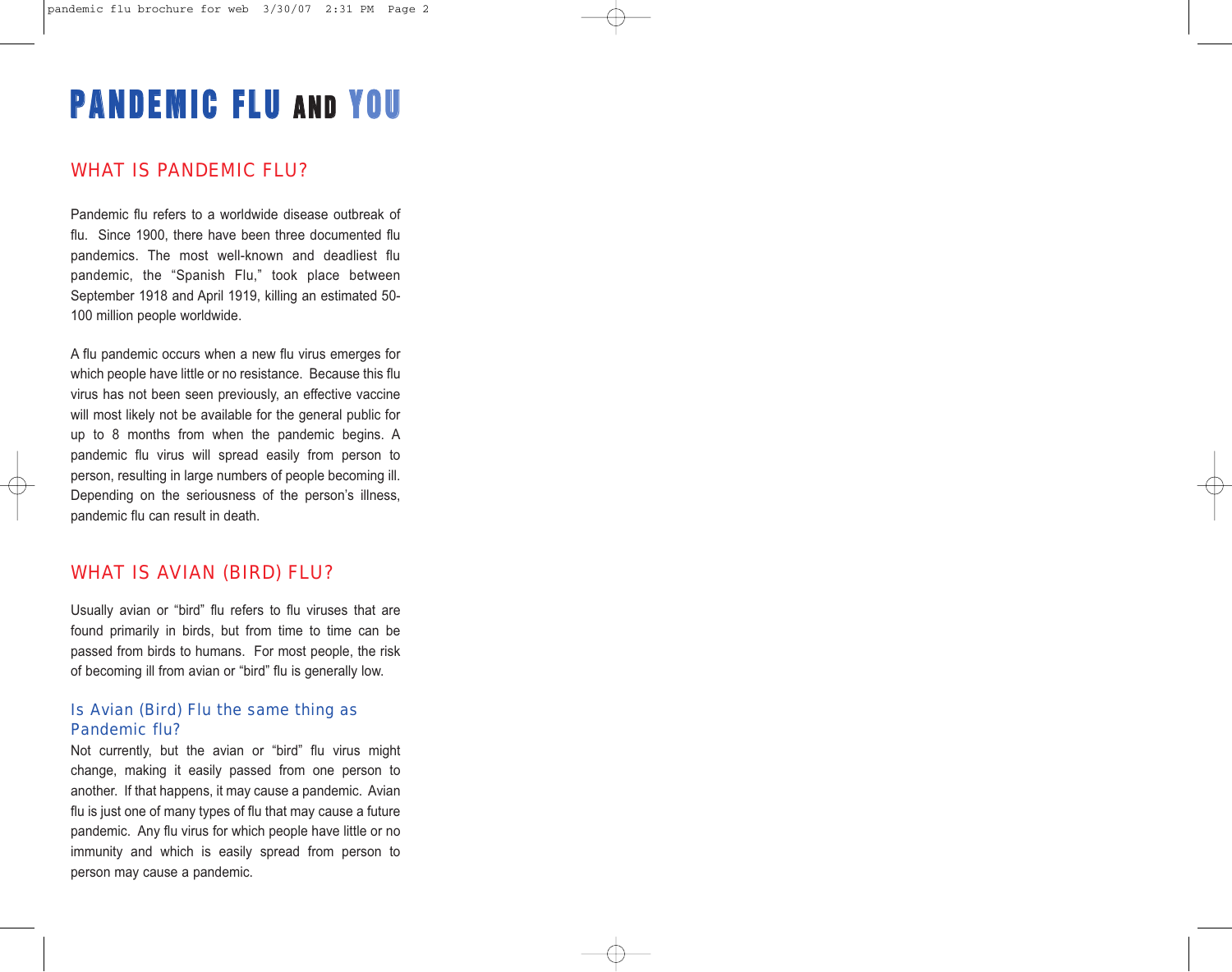

The current avian or "bird" flu being tracked globally by the City of Milwaukee Health Department and other state, federal and international health officials is an infection caused by the H5N1 virus. This virus occurs naturally among wild birds, which may not show visible signs of illness. Domestic birds such as chickens, ducks and turkeys can get this virus from wild birds or other domestic birds, resulting in widespread illness and death in domestic birds.

# TRANSMISSION

#### Can the current H5N1 avian flu cause illness in humans?

Yes. There have been more than 275 confirmed human cases of H5N1 avian flu reported in 12 separate countries throughout the world since 2003.

#### How do people get H5N1 avian flu?

So far, almost every case of H5N1 avian influenza infection in humans has been linked to direct close contact with infected domestic birds.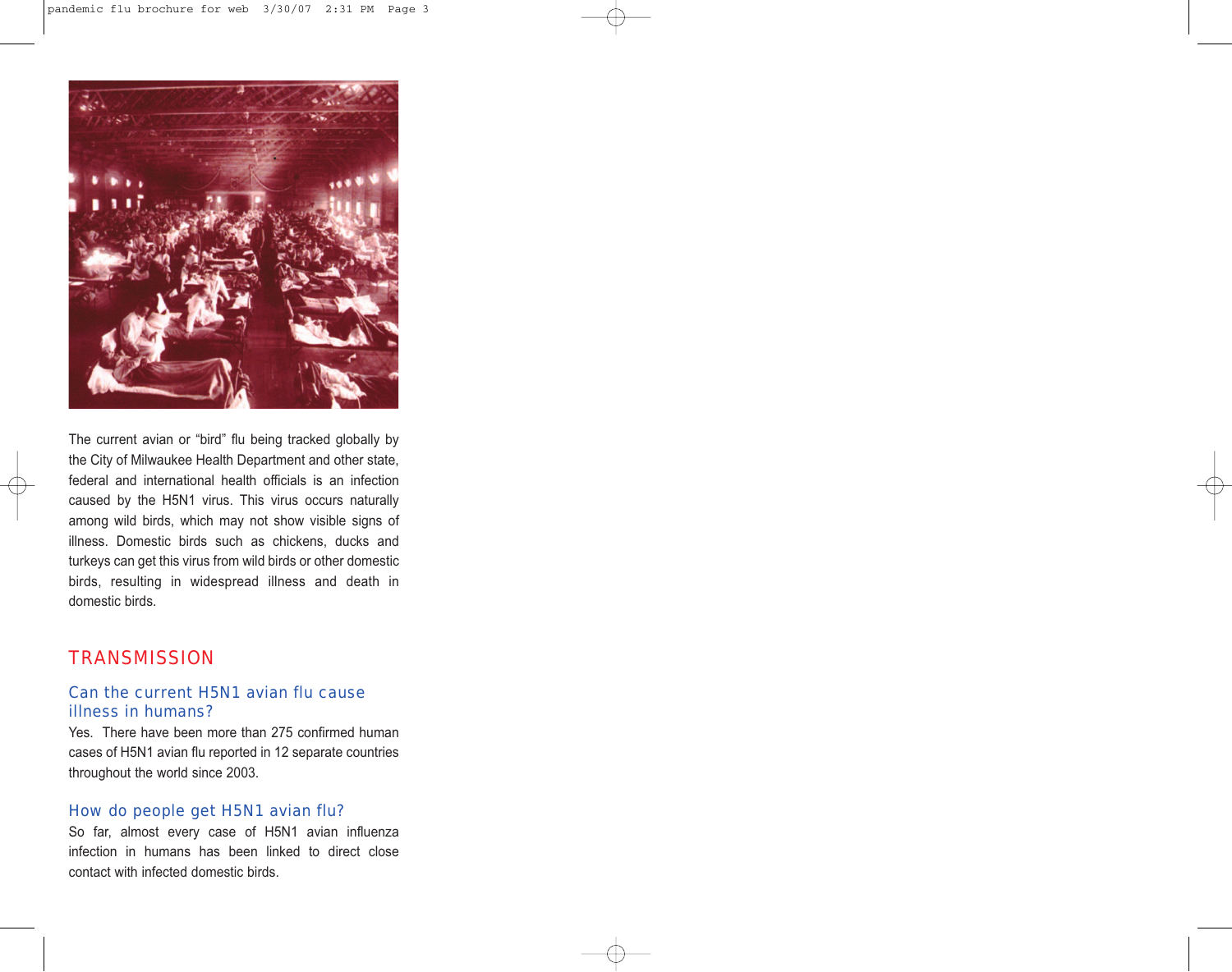#### Can people become infected with H5N1 avian flu by eating chickens, ducks, and turkeys?

There is no evidence that properly cooked chickens, ducks, turkeys or eggs are sources of avian flu infection. Cooking poultry until it reaches an internal temperature of 165°F or higher will kill harmful bacteria and viruses associated with human illness.

#### Can a person infected with H5N1 avian flu pass the illness to other people?

In rare instances, H5N1 avian flu has been passed from person to person. In these rare instances, the persons were family members, and had frequent and close contact with each other.

### HEALTH RISKS

#### What are the symptoms of the H5N1 avian flu in humans?

Symptoms range from typical flu-like symptoms (fever, cough, sore throat, and muscle aches) to eye infections, pneumonia and severe breathing issues.

#### How does someone know if they have been infected with H5N1 avian flu?

A laboratory test is needed to confirm the presence of H5N1 avian flu.

Persons with symptoms consistent with avian flu infection and who have traveled to a country in which H5N1 avian flu outbreaks have occurred in birds or humans within 10 days of feeling ill, should seek care from their medical provider and contact the City of Milwaukee Health Department at 414-286-3624.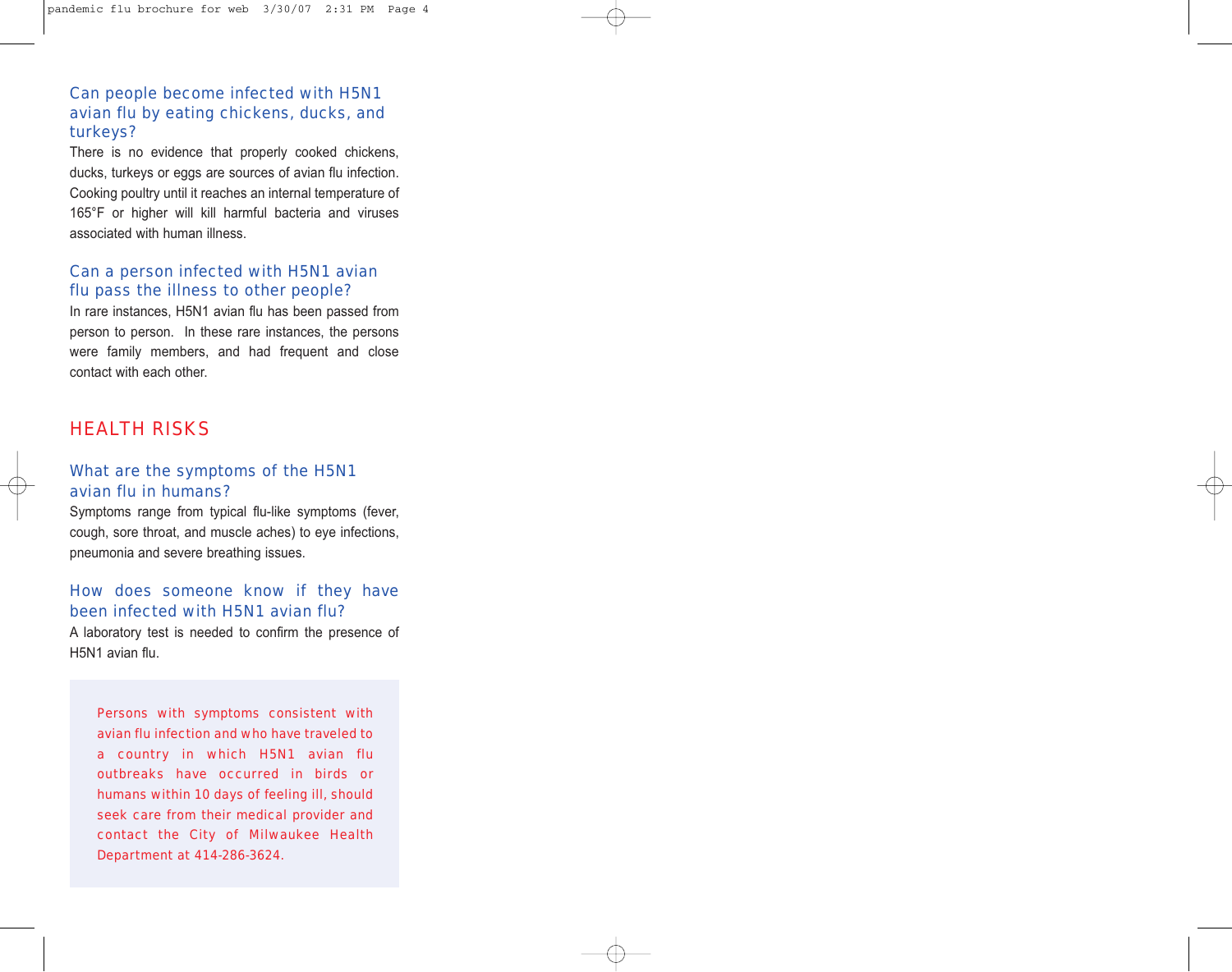### **PREVENTION**

#### Is a vaccine available to prevent the H5N1 avian flu?

Yes, currently there is a limited supply of vaccine stockpiled by the federal government that has been specifically developed for the current H5N1 avian flu virus, and is intended for first responders and healthcare workers. The federal government continues to work with vaccine manufacturing companies exploring new ways to shorten the time it takes to produce flu vaccine as well as to increase the amount of vaccine that can be produced at one time. Currently vaccine manufacturers are limited in the amount of vaccine they can produce, and it requires up to 6 months for flu vaccine to be produced.

#### Will a seasonal flu shot protect me from the H5N1 avian flu?

No. While the seasonal flu shot will not protect you from H5N1 avian flu, it will protect you from becoming ill and spreading disease within the community during the regular flu season.

#### What can I do to prevent illness related to H5N1 avian, pandemic or seasonal flu?

Prevent illness by making good hygiene a habit.

- Get a flu shot each year.
- Get a pandemic or H5N1 flu shot when available and directed to do so by your local public health department.
- Wash hands frequently with soap and hot water. Hand washing is one of the easiest ways to prevent the spread of disease.
- Cover your mouth and nose with a tissue when you cough or sneeze.
- Throw used tissue into a wastebasket.
- Wash or sanitize your hands after coughing or sneezing.